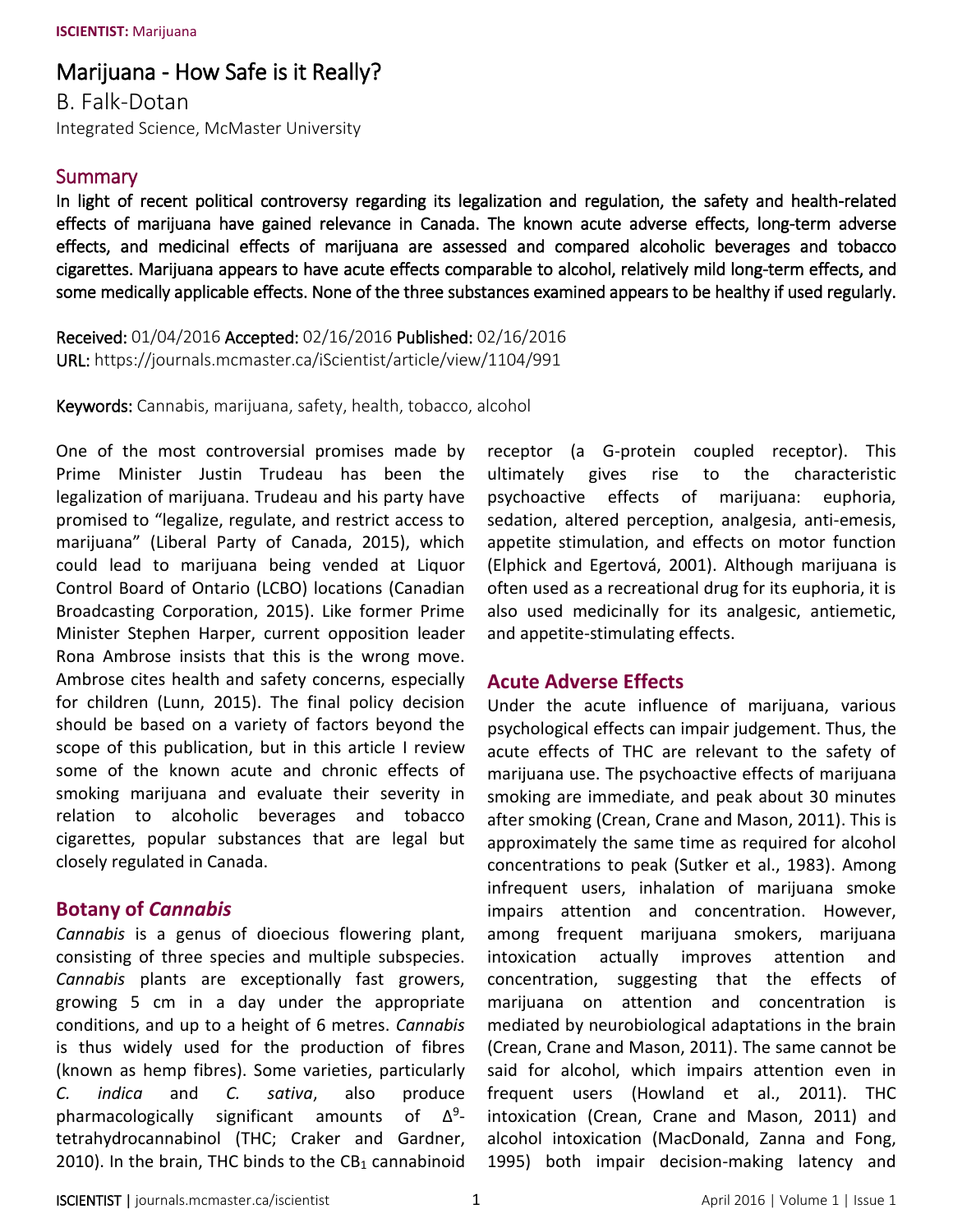accuracy, suggesting that either substance could impair users so that they are unable to safely drive a motor vehicle. THC also impairs the abilities to encode, consolidate, and retrieve short-term memories (Ranganathan and D'Souza, 2006). Although the mechanism differs, this is comparable to the amnesia that commonly results from alcohol intoxication (Goodwin et al., 1970). Thus, the acute effects of marijuana smoking (and THC in particular) are comparable to drinking alcohol, and seemingly less severe.

#### **Long-Term Adverse Effects**

However, much discussion has also surrounded the long-term effects of marijuana use, especially on children. No clinical trials have yet established that marijuana use causes dependence by a physiological or biochemical mechanism, but unfortunately psychological dependence on marijuana exists and is most prevalent among adolescents (Kandel et al., 1997). However, the rate of marijuana dependence seems to be similar to alcohol dependence and much lower than tobacco dependence (Kandel et al., 1997). Unlike marijuana, well-designed studies have found specific mechanisms for tobacco dependence (Benowitz, 2008) and alcohol dependence (Herz, 1997). Like tobacco, marijuana is typically administered through inhalation of smoke. Smoking can reduce the pulmonary alveolar macrophage population, and may have other immunological effects (Holt and Keast, 1977). The effects of tobacco smoking are well-documented, including increased cancer risk (Hecht, 1999), ischemic heart disease (Law, Morris and Wald, 1997), and other cardiopulmonary conditions. There is some indication that marijuana smoke can have negative pulmonary effects (Fligiel, 1997), but a it appears that, in moderation, marijuana use has little or no adverse pulmonary effects, whereas tobacco does (Pletcher et al., 2012). Chronic marijuana smoking may also reduce decision-making abilities (Verdejo-Garcia et al., 2007), likely due to decreased activity in the prefrontal cortex (Hester, Nestor and Garavan, 2009). Further, smoking marijuana during the first or second trimester of pregnancy is associated with decreased intelligence at age three (Day et al., 1994). Interestingly, some studies have failed to find an

increase in mortality due to marijuana use (Sidney et al., 1997; Andréasson and Allebeck, 1990).

## **Medically Useful Effects**

Unlike alcohol and tobacco, marijuana is sometimes prescribed for medicinal purposes. For example, the THC in marijuana has a potent analgesic effect and does not need to be injected. In treating postoperative pain, marijuana has a similar effect to common orally-administered analgesics, without frequent adverse effects (Holdcroft et al., 2006). Marijuana is also a potent anti-emetic. In chemotherapy patients, cannabinoids are more potent at reducing nausea and vomiting than conventional anti-emetic drugs. Although cannabinoids more frequently produced side effects, patients typically prefer them to conventional antiemetics (Tramèr et al., 2001). Marijuana is also used to stimulate weight gain in medicinal contexts. THC in marijuana can cause increased appetite and weight gain (Foltin, Fischman and Byrne, 1988; Berry and Mechoulam, 2002). Additionally, the THC in marijuana has a sedative effect (Block, 1998). Although sedation can impair patient's cognitive abilities, sedative drugs are often useful for reducing the anxiety associated with some invasive medical procedures. In some cases, marijuana can serve a double purpose, as both an analgesic and a sedative, making it a potentially attractive alternative to methods involving separate analgesic and sedative drugs. Marijuana is thus a medically useful substance, in contrast with alcohol and tobacco.

### **Conclusion**

Like alcohol and tobacco, marijuana can have serious undesirable side-effects but, unlike alcohol and tobacco, marijuana can also have useful effects. The acute adverse effects of marijuana smoking, while qualitatively different, seem comparable to alcohol in the safety risks that may be associated with their use. Chronic marijuana use can effect addiction, but seemingly not more so than alcohol or tobacco use. Chronic marijuana use may also have adverse immune or cardiopulmonary effects, but they appear to be minimal in contrast with the adverse effects of tobacco use. Chronic exposure to marijuana may also have adverse cognitive effects. Unlike alcohol and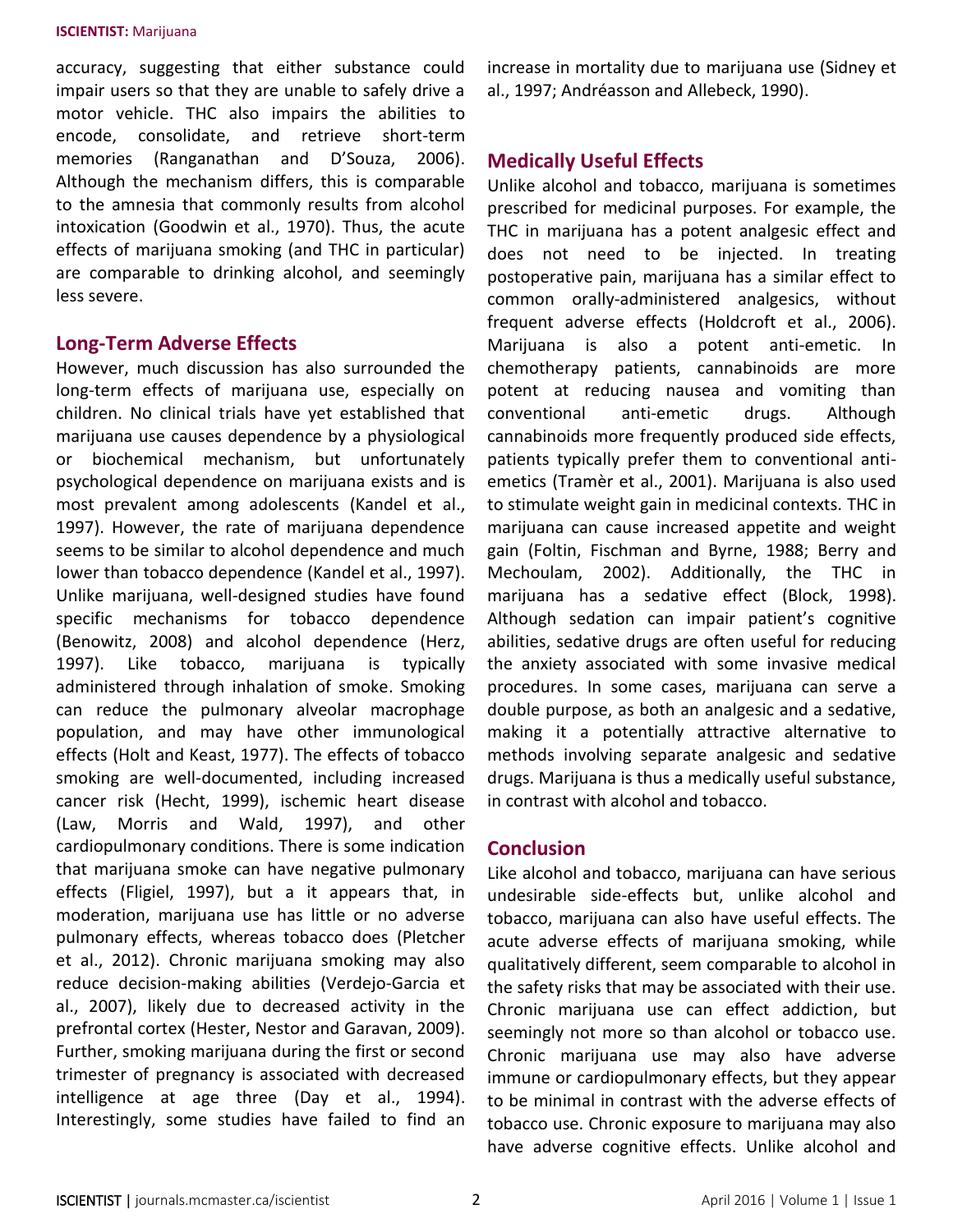tobacco, marijuana can be useful in some medical applications, including analgesia, anti-emesis, appetite control, and anti-anxiety (sedation).

Marijuana smoking, tobacco smoking, and alcohol drinking can all have serious long-term health effects if consumed in excess. However, it appears that none produce desirable long-term effects. Thus, while occasional consumption may not be harmful, regular consumption in substantial volumes of marijuana, tobacco, or alcohol is likely to produce adverse health effects and should be avoided.

#### **References**

Andréasson, S., and Allebeck, P., 1990. Cannabis and mortality among young men: a longitudinal study of Swedish conscripts. *Scandinavian journal of social medicine*, 18(1), pp.9–15.

Benowitz, N., 2008. Clinical Pharmacology of Nicotine: Implications for Understanding, Preventing, and Treating Tobacco Addiction. *Clinical Pharmacology & Therapeutics*, 83(4), pp.531–541.

Berry, E.M., and Mechoulam, R., 2002. Tetrahydrocannabinol and endocannabinoids in feeding and appetite. *Pharmacology & Therapeutics*, 95(2), pp.185–190.

Block, R., 1998. Sedative, Stimulant, and Other Subjective Effects of Marijuana: Relationships to Smoking Techniques. *Pharmacology Biochemistry and Behavior*, 59(2), pp.405–412.

Canadian Broadcasting Corporation, 2015. *LCBO well suited to sell marijuana when legal, Kathleen Wynne says*. [online] CBC News. **Available at:** Available **at:** at:

<http://www.cbc.ca/news/canada/toronto/wynne-marijuanalcbo-1.3364158> [Accessed 25 Dec. 2015].

Craker, L.E., and Gardner, Z., 2010. The Botany of Cannabis. In: J. Holland, ed., *The Pot Book: A Complete Guide to Cannabis*. Toronto, ON: Inner Traditions / Bear & Co, pp.35–43.

Crean, R.D., Crane, N.A., and Mason, B.J., 2011. An evidence based review of acute and long-term effects of cannabis use on executive cognitive functions. *Journal of addiction medicine*, 5(1), pp.1–8.

Day, N.L., Richardson, G.A., Goldschmidt, L., Robles, N., Taylor, P.M., Stoffer, D.S., Cornelius, M.D., and Geva, D., 1994. Effect of prenatal marijuana exposure on the cognitive development of offspring at age three. *Neurotoxicology and Teratology*, 16(2), pp.169–175.

Elphick, M.R., and Egertová, M., 2001. The neurobiology and evolution of cannabinoid signalling. *Philosophical transactions of the Royal Society of London. Series B, Biological sciences*, 356(1407), pp.381–408.

Fligiel, S.E.G., 1997. Tracheobronchial Histopathology in Habitual Smokers of Cocaine, Marijuana, and/or Tobacco. *CHEST Journal*, 112(2), p.319.

Foltin, R.W., Fischman, M.W., and Byrne, M.F., 1988. Effects of smoked marijuana on food intake and body weight of humans living in a residential laboratory. *Appetite*, 11(1), pp.1–14.

Goodwin, D.W., Othmer, E., Halikas, J.A., and Freemon, F., 1970. Loss of Short Term Memory as a Predictor of the Alcoholic 'Blackout'. *Nature*, 227(5254), pp.201–202.

Hecht, S.S., 1999. Tobacco Smoke Carcinogens and Lung Cancer. *JNCI Journal of the National Cancer Institute*, 91(14), pp.1194– 1210.

Herz, A., 1997. Endogenous opioid systems and alcohol addiction. *Psychopharmacology*, 129(2), pp.99–111.

Hester, R., Nestor, L., and Garavan, H., 2009. Impaired error awareness and anterior cingulate cortex hypoactivity in chronic cannabis users. *Neuropsychopharmacology : official publication of the American College of Neuropsychopharmacology*, 34(11), pp.2450–8.

Holdcroft, A., Maze, M., Dore, C., Tebbs, S., and Thompson, S., 2006. A Multicenter Dose-escalation Study of the Analgesic and Adverse Effects of an Oral Cannabis Extract (Cannador) for Postoperative Pain Management. *Anesthesiology*, 104(5), pp.1040–1046.

Holt, P.G., and Keast, D., 1977. Environmentally induced changes in immunological function: acute and chronic effects of inhalation of tobacco smoke and other atmospheric contaminants in man and experimental animals. *Bacteriological reviews*, 41(1), pp.205–16.

Howland, J., Rohsenow, D.J., Arnedt, J.T., Bliss, C.A., Hunt, S.K., Calise, T.V., Heeren, T., Winter, M., Littlefield, C., and Gottlieb, D.J., 2011. The acute effects of caffeinated versus noncaffeinated alcoholic beverage on driving performance and attention/reaction time. *Addiction*, 106(2), pp.335–341.

Kandel, D., Chen, K., Warner, L.A., Kessler, R.C., and Grant, B., 1997. Prevalence and demographic correlates of symptoms of last year dependence on alcohol, nicotine, marijuana and cocaine in the U.S. population. *Drug and Alcohol Dependence*, 44(1), pp.11–29.

Law, M.R., Morris, J.K., and Wald, N.J., 1997. Environmental tobacco smoke exposure and ischaemic heart disease: an evaluation of the evidence. *BMJ*, 315(7114), pp.973–980.

Liberal Party of Canada, 2015. *Marijuana*. [online] Liberal.ca. Available at: <https://www.liberal.ca/realchange/marijuana/> [Accessed 24 Dec. 2015].

Lunn, S., 2015. *Liquor stores not place to sell pot, says Rona Ambrose*. [online] CBC News. Available at: <http://www.cbc.ca/news/politics/marijuana-sales-liquorstores-lcbo-1.3365181> [Accessed 24 Dec. 2015].

MacDonald, T.K., Zanna, M.P., and Fong, G.T., 1995. Decision making in altered states: Effects of alcohol on attitudes toward drinking and driving. *Journal of Personality and Social Psychology*, 68(6), pp.973–985.

Pletcher, M.J., Vittinghoff, E., Kalhan, R., Richman, J., Safford, M., Sidney, S., Lin, F., and Kertesz, S., 2012. Association between marijuana exposure and pulmonary function over 20 years. *JAMA*, 307(2), pp.173–81.

Ranganathan, M., and D'Souza, D.C., 2006. The acute effects of cannabinoids on memory in humans: a review. *Psychopharmacology*, 188(4), pp.425–44.

Sidney, S., Beck, J.E., Tekawa, I.S., Quesenberry, C.P., and Friedman, G.D., 1997. Marijuana use and mortality. *American journal of public health*, 87(4), pp.585–90.